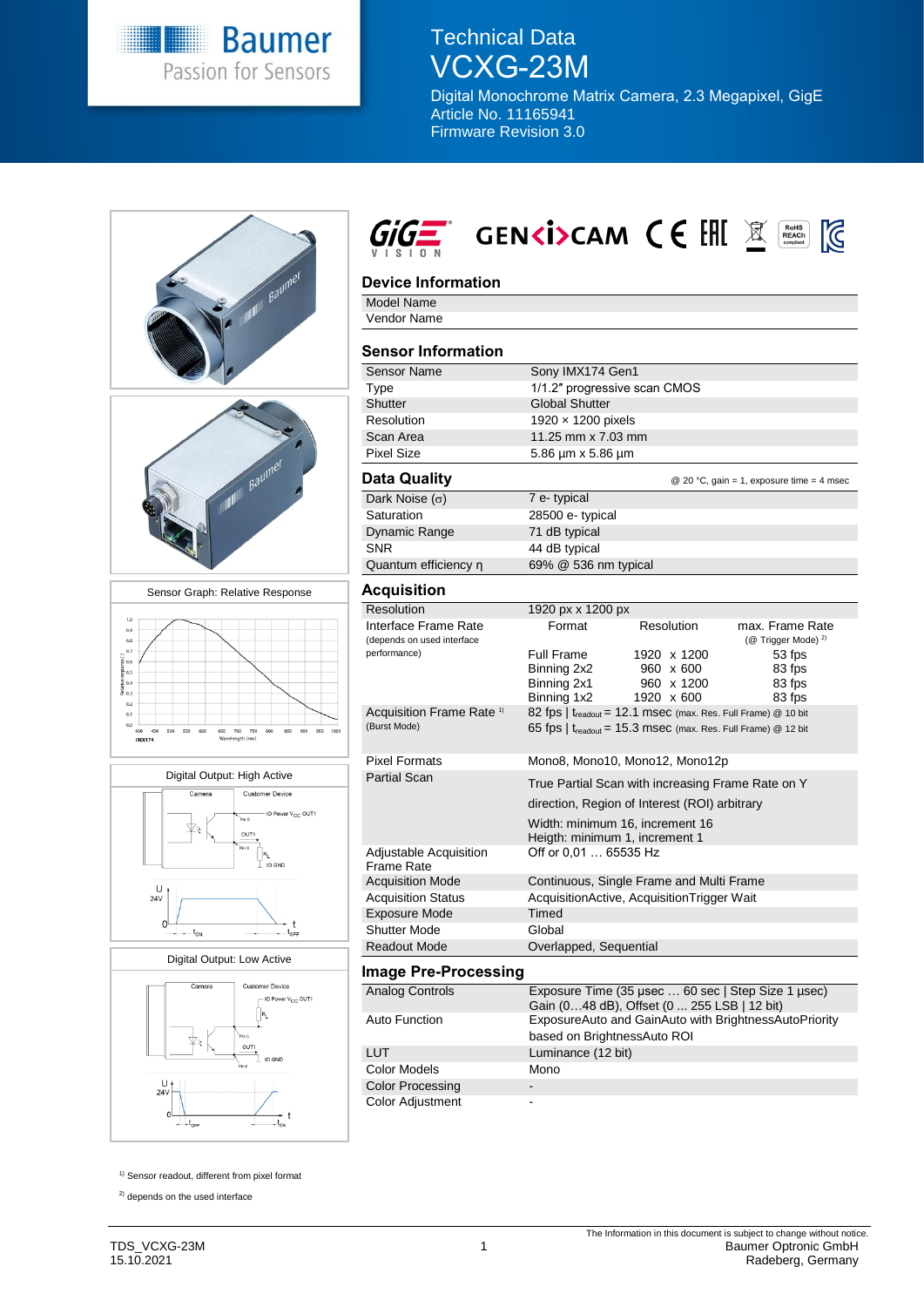

| <b>Image Pre-Processing</b>                           |                                                                                          |  |  |
|-------------------------------------------------------|------------------------------------------------------------------------------------------|--|--|
| <b>Color Enhancement</b>                              |                                                                                          |  |  |
| <b>Color Tolerance</b>                                |                                                                                          |  |  |
| <b>Binning Horizontal</b>                             | 1 or 2                                                                                   |  |  |
| <b>Binning Vertical</b>                               | 1 or 2                                                                                   |  |  |
| Defect Pixel Correction                               | via Defect Pixel List with up to 512 Pixel Coordinates                                   |  |  |
| Image Flipping                                        | Horizontal, vertical                                                                     |  |  |
| <b>Fix Pattern Noise</b>                              |                                                                                          |  |  |
| Correction                                            |                                                                                          |  |  |
| <b>Process Synchronization</b>                        |                                                                                          |  |  |
| <b>Trigger Mode</b>                                   | Off (Free Running), On (Trigger)                                                         |  |  |
| <b>Trigger Overlap Type</b><br><b>Trigger Sources</b> | Readout                                                                                  |  |  |
|                                                       | Hardware (Line0, 1, 2), Software, Counter 1, 2 End,<br>Action CMD (Action 1), All or Off |  |  |
|                                                       | fixed Trigger Delay out of treadout. 1)                                                  |  |  |
|                                                       | 24,1 µsec @ 10 bit                                                                       |  |  |
|                                                       | 29,3 µsec @ 12 bit                                                                       |  |  |
|                                                       | max. Trigger Delay during treadout: 1)                                                   |  |  |
|                                                       | 29,6 µsec @ 10 bit                                                                       |  |  |
|                                                       | 37,4 µsec @ 12 bit                                                                       |  |  |
| <b>Trigger Delay</b>                                  | 0 2 sec, Tracking and buffering of up to 256 triggers                                    |  |  |
| <b>External Flash Sync</b>                            | via Exposure Active                                                                      |  |  |
|                                                       | $t_{\text{delay flash}} \leq 3$ µSec, $t_{\text{duration}} = t_{\text{exposure}}$        |  |  |
| <b>Encoder Function</b>                               | yes, via Counter and Trigger Source                                                      |  |  |
| <b>PTP Function</b>                                   |                                                                                          |  |  |
| Digital I/Os                                          |                                                                                          |  |  |
| Lines                                                 | Input: Line 0, Output: Line3, GPIO: Line 1, Line 2                                       |  |  |
| Line Sources (Output)                                 | Off, ExposureActive, Timer1, ReadoutActive,                                              |  |  |
|                                                       | UserOutput 1-3 and TriggerReady                                                          |  |  |
| Line Debouncer (Input)                                | Low and high signal separately selectable                                                |  |  |
| Debouncing Time 0  5 msec, Step Size: 1 usec          |                                                                                          |  |  |
| Memory                                                |                                                                                          |  |  |
| Image Buffer                                          | 53 MB                                                                                    |  |  |
|                                                       | 8 Images (Trigger Mode) / 1 Image (Free Running Mode)                                    |  |  |
| Non-volatile Memory                                   | 128 kb                                                                                   |  |  |
|                                                       |                                                                                          |  |  |
| <b>Network Interface Data</b>                         |                                                                                          |  |  |
| Interface                                             | <b>Gigabit Ethernet</b><br>1000BASE-T<br>1000 Mbits/sec                                  |  |  |
|                                                       | <b>Fast Ethernet</b><br><b>100 BASE-T</b><br>100 Mbits/sec                               |  |  |
| Ethernet IP Configuration<br><b>Packet Size</b>       | Persistent IP, DHCP, LLA                                                                 |  |  |
|                                                       | 576  9000 Byte, Jumbo Frames supported                                                   |  |  |
| GigE Vision <sup>®</sup> Features                     |                                                                                          |  |  |
| Events                                                | DeviceTemperatureStatusChanged, EventLost,                                               |  |  |
| Transmission via Asynchronous<br>Message Channel      | ExposureEnd, ExposureStart, FrameEnd, FrameStart,                                        |  |  |
|                                                       | FrameTransferSkipped, GigEVisionError,                                                   |  |  |
|                                                       | GigEVisionHeartbeatTimeOut, PrimaryApplicationSwitch,                                    |  |  |
|                                                       | Line02 FallingEdge, Line02 RisingEdge,                                                   |  |  |
|                                                       | TransferBufferFull, TransferBufferReady,                                                 |  |  |
|                                                       | TriggerOverlapped, TriggerReady, TriggerSkipped                                          |  |  |
| <b>Action CMD</b>                                     | yes, Action 1 for Trigger                                                                |  |  |
| <b>Frame Counter</b>                                  | up to $2^{32}$                                                                           |  |  |
| Payload Size                                          | 0  4608224 Byte                                                                          |  |  |
| Timestamp                                             | 64 bit, resolution in nsec, increment = $8$                                              |  |  |
| Packet Delay                                          | $0.2^{32} - 1$ nsec                                                                      |  |  |
| Packet Resend                                         | Resend Buffer: 36 MB (8 Images)                                                          |  |  |
| GigE Vision                                           | v2.0 (v1.2 backward compatible)                                                          |  |  |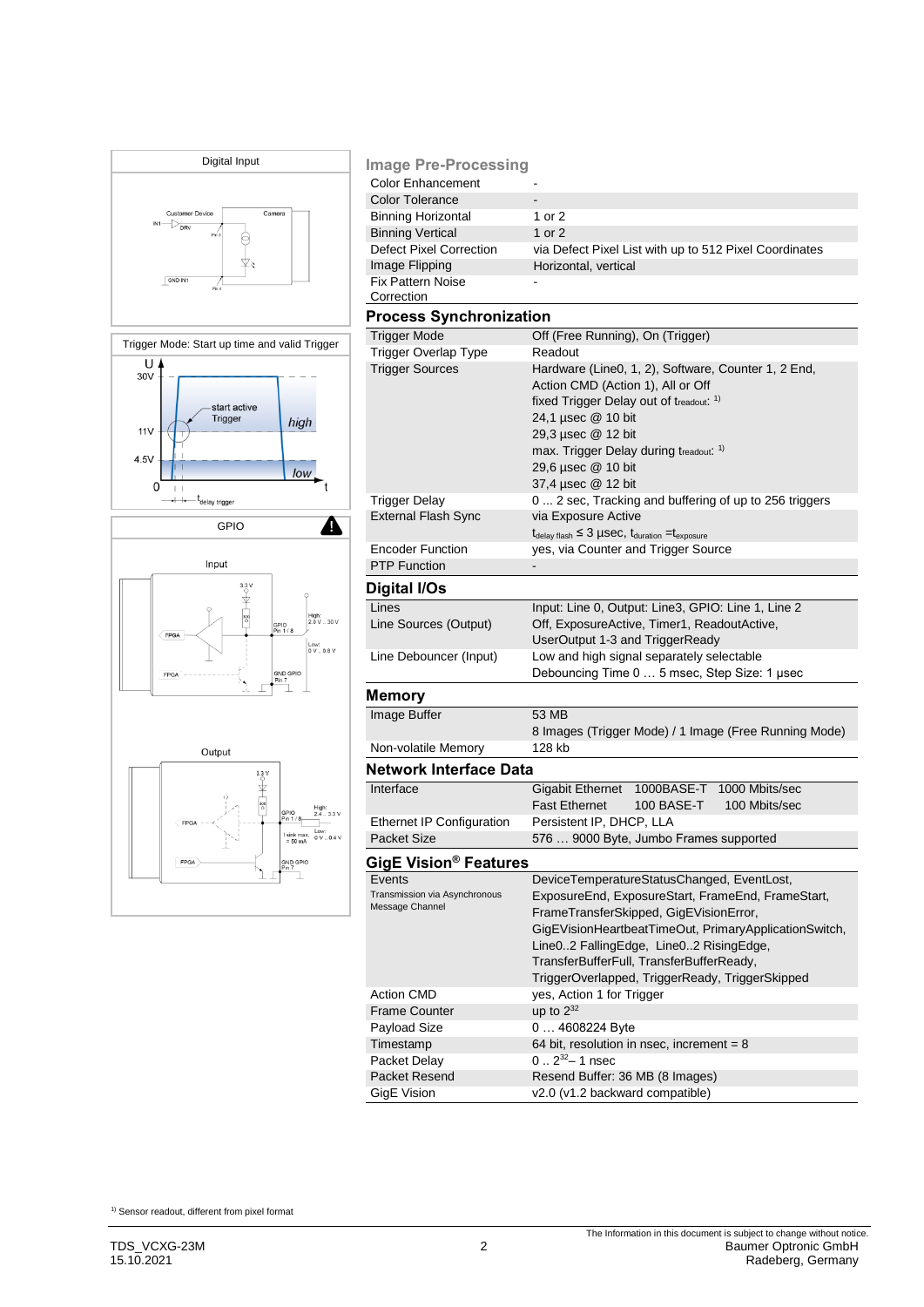

Measurement Point or up to 60 °C @ internal temperature sensor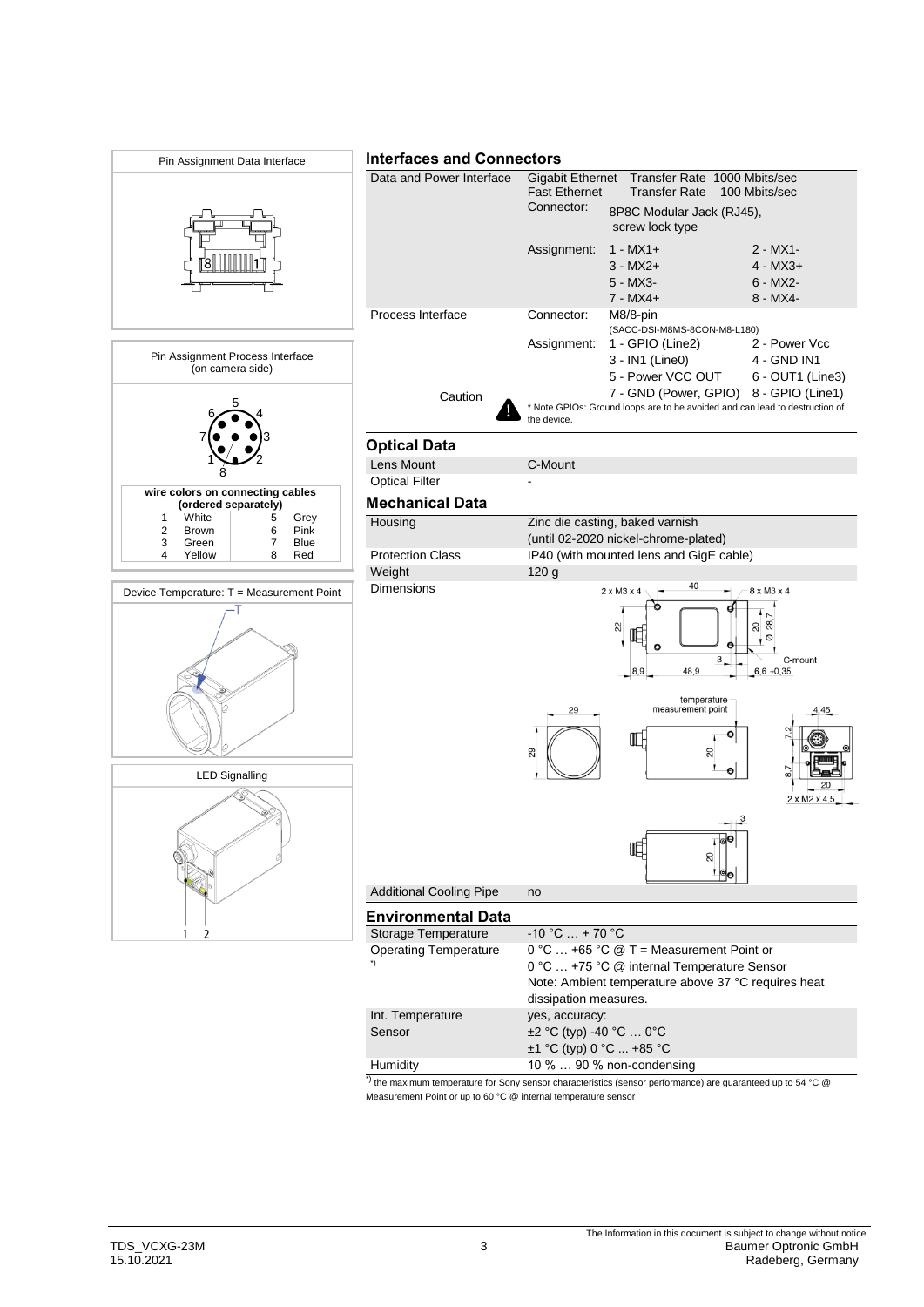| <b>LED Signalling</b> |                  |               |                  |  |
|-----------------------|------------------|---------------|------------------|--|
| LED                   | LED 1            | Green static  | Link ON          |  |
|                       |                  | Green flash   | RX active        |  |
|                       | LED <sub>2</sub> | Yellow static | Error            |  |
|                       |                  | Yellow flash  | <b>TX</b> active |  |

## **Electrical Data**

| Power Supply (ext.)        | VCC: $1224 \text{ V DC} \pm 20\%$<br>$1: 97 195 \text{ mA}$                                                                                |
|----------------------------|--------------------------------------------------------------------------------------------------------------------------------------------|
| Power over Ethernet        | Class 1 device                                                                                                                             |
|                            | VCC: 36  57 V DC                                                                                                                           |
|                            | $\mathsf{I}$ : 58 mA @ 48 VDC                                                                                                              |
| Power Consumption          | approx. $2.3 W @ 12VDC$ and 53 fps                                                                                                         |
|                            | approx. $2.8 W @ 48 VDC (PoE)$ and 53 fps                                                                                                  |
|                            | (Factory Setting "Default")                                                                                                                |
| Digital Input              | Optocoupler                                                                                                                                |
|                            |                                                                                                                                            |
|                            | $U_{\text{IN(low)}}$ : 0.0  4.5 VDC                                                                                                        |
|                            | $U_{IN(high)}$ : 11.0  30.0 VDC                                                                                                            |
|                            | $I_{IN}$ : 3.0  10.0 mA                                                                                                                    |
|                            | min. Impulse Length: 2.0 µsec                                                                                                              |
| <b>Digital Output</b>      | Optocoupler                                                                                                                                |
|                            | 5  30 V DC<br>$U$ FXT.                                                                                                                     |
|                            | $I_{\text{OUT}}$ : max. 50 mA                                                                                                              |
|                            | $t_{ON}$ = typ. 3 µsec<br>$t_{\text{OFF}}$ = typ. 40 µsec                                                                                  |
| <b>GPIO</b>                | direct, without optocoupler                                                                                                                |
| GPIO used as Input:        | $U_{\text{IN(low)}}$ : 0.0  0.8 VDC                                                                                                        |
|                            | $U_{IN(high)}$ : 2.0  30.0 VDC                                                                                                             |
|                            | min. Impulse Length: 2.0 µsec                                                                                                              |
| GPIO used as Output:       | $U_{\text{Outflow}}$ : 0.0  0.4 VDC ( $I_{\text{sink max}}$ : 50 mA)                                                                       |
|                            | $U_{\text{Out(hich)}}$ : 2.4  3.3VDC ( $I_{\text{max}}$ : 1 mA)                                                                            |
| Caution                    | * The General Purpose I/Os (GPIOs) are not potential-free and do not                                                                       |
|                            | have an overrun cut-off. Incorrect wiring (overvoltage, undervoltage or<br>voltage reversal) can lead to defects in the electronic system. |
|                            | Ground loops are to be avoided and can lead to destruction of the device.                                                                  |
| Conformity                 |                                                                                                                                            |
| Conformity                 | CE, RoHS, REACH, KC, EAC                                                                                                                   |
| KC Registration No. / Date | R-R-BkR-VCXG-23C / 13.05.2021                                                                                                              |
| <b>MTBF</b>                | 57 years $@T = 45 °C / 37$ years $@T = 60 °C$                                                                                              |
|                            | $T = Measurement$ Point                                                                                                                    |

## **GenICam™ Features**

| <b>Short Exposure Range</b> |                                                        |  |  |
|-----------------------------|--------------------------------------------------------|--|--|
| Timer                       | Timer Selector: Timer 1                                |  |  |
|                             | TimerTriggerSource:                                    |  |  |
|                             | Line0, SoftwareTrigger, ExposureStart, ExposureEnd,    |  |  |
|                             | FrameTransferSkipped, TriggerSkipped, Action 1 and Off |  |  |
|                             | TimerDelay: 0 usec  2 sec. Step Size: 1 usec           |  |  |
|                             | TimerDuration: 4 usec  2 sec. Step Size: 1 usec        |  |  |
| Counter                     | Counter Selector: Counter 1, Counter 2                 |  |  |
|                             | CounterValue: 0  65535                                 |  |  |
|                             | Counter Event Source: Counter1 End or Counter2 End.    |  |  |
|                             | ExposureActive, FrameTransferSkipped, FrameTrigger,    |  |  |
|                             | TriggerSkipped, Line02 and Off                         |  |  |
|                             | Counter Reset Source: Counter1End, Counter2End,        |  |  |
|                             | Line02 and Off                                         |  |  |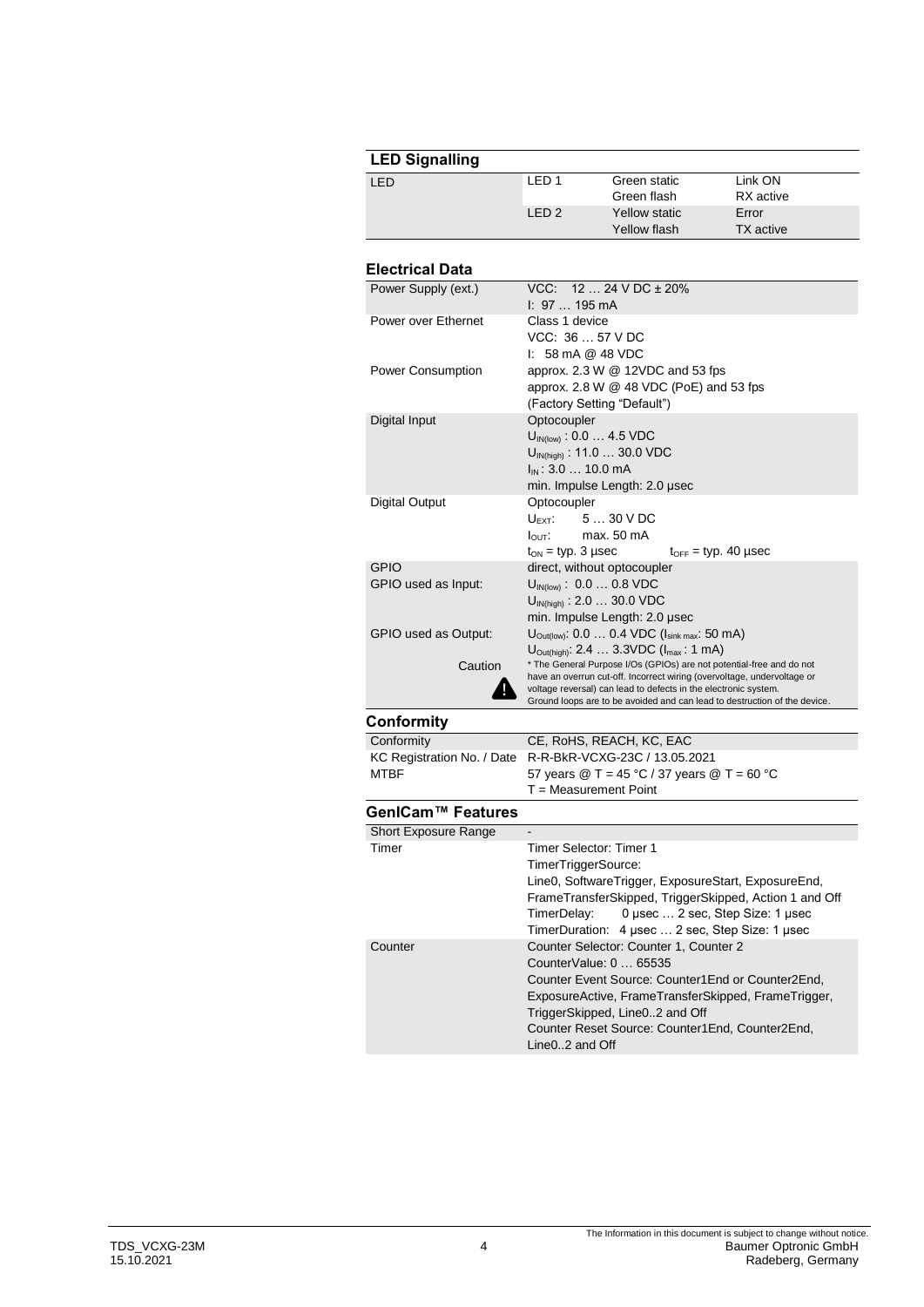| GenICam™ Features               |                                                                                                                                                                                                                                                                                                                                                                                                                                                                                                                       |
|---------------------------------|-----------------------------------------------------------------------------------------------------------------------------------------------------------------------------------------------------------------------------------------------------------------------------------------------------------------------------------------------------------------------------------------------------------------------------------------------------------------------------------------------------------------------|
| Sequencer                       | Sequencer Characteristics:<br>up to 128 sets,<br>up to 4 possible pathes for triggered set transitions,<br>6 trigger sources: Counter1End, Counter2End,<br>ExposureActive, Line02, ReadoutActive, Timer1End<br>Sequencer Parameters for Exposure, Gain, Trigger, ROI<br>and Output:<br>ExposureTime, CounterDuration, CounterEventActivation,<br>CounterEventSource, CounterResetSource,<br>ExposureMode, ExposureTime, Gain, Height, OffsetX,<br>OffsetY, TriggerMode, UserOutputValue,<br>UserOutputValueAll, Width |
| <b>User Sets</b>                | Factory Settings:<br>UserSet0 (read only)<br>Freely Programmable: UserSet1, UserSet2, UserSet3<br>Parameters:<br>any user definable Parameter                                                                                                                                                                                                                                                                                                                                                                         |
| <b>Acquisition Abort</b>        | Delay up to 15.3 msec                                                                                                                                                                                                                                                                                                                                                                                                                                                                                                 |
| Chunk Data                      | yes,<br>Chunk Selector: Binning, BlackLevel, CounterValue,<br>DeviceTemperature, ExposureTime, FrameID, Gain,<br>Height, Image, ImageControl, LineStatusAll, OffsetX,<br>OffsetY, PixelFormat, SequencerSetActive, Timestamp,<br>Width                                                                                                                                                                                                                                                                                |
| Device Temperature              | InHouse<br>Event generation for Normal to High, High to Exceeded<br>and Exceeded to Normal<br>$Exceeded$ (no image transfer) = max. internal temperature<br>sensor + $1^{\circ}$ C                                                                                                                                                                                                                                                                                                                                    |
| Device Link Throughput<br>Limit | yes, up to max. Device Link Speed                                                                                                                                                                                                                                                                                                                                                                                                                                                                                     |
| Custom Data                     | yes, 128 Byte                                                                                                                                                                                                                                                                                                                                                                                                                                                                                                         |
| <b>SFNC Version</b>             | v2.4                                                                                                                                                                                                                                                                                                                                                                                                                                                                                                                  |

## **Factory Settings after Start-Up**

| Ethernet IP Configuration     | DHCP, LLA                                        |
|-------------------------------|--------------------------------------------------|
| <b>Trigger Mode</b>           | Off (Free Running)                               |
| <b>Analog Controls</b>        | Exposure Time: 4 msec, Gain: 0 dB, Offset: 0     |
| Pixel Format                  | Mono <sub>8</sub>                                |
| <b>Partial Scan</b>           | Off                                              |
| <b>Acquisition Frame Rate</b> | Off                                              |
| Timer/Counter/Sequencer       | Off                                              |
| Defect Pixel Correction       | <b>ON</b>                                        |
| <b>Fixed Pattern Noise</b>    |                                                  |
| Correction                    |                                                  |
| Digital Input                 | $Line 0$ , invert = false                        |
| <b>Digital Output</b>         | Line3, invert = false, line source = $Off$       |
| <b>GPIO 1/2</b>               | Line1, Line2, invert = false, LineMode = $Input$ |
| <b>TriggerSource</b>          | All                                              |